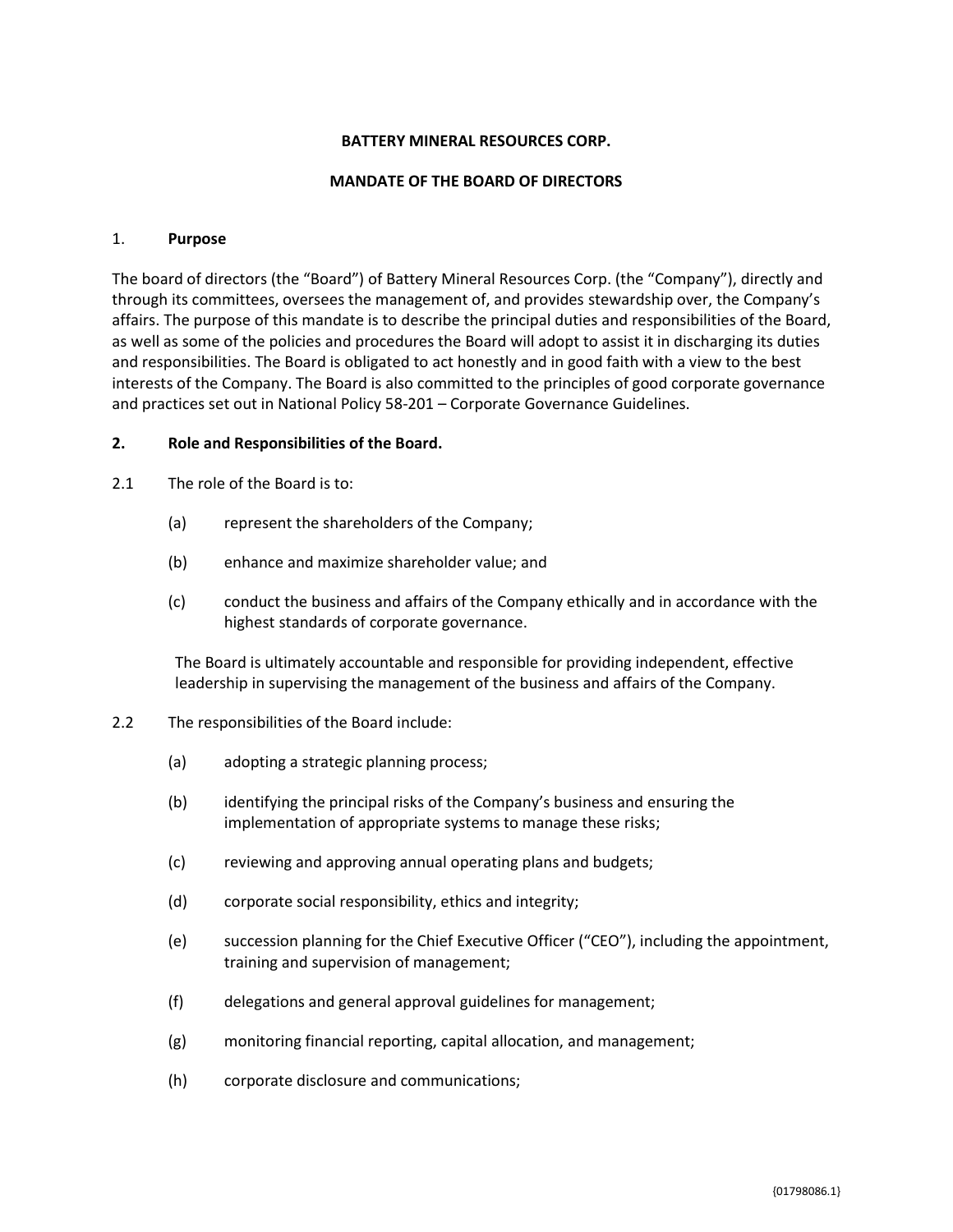- (i) adopting measures for receiving feedback from stakeholders; and
- (j) adopting key corporate policies designed to ensure that the Company and its directors, officers and employees comply with applicable laws, rules and regulations, and conduct their business ethically and with honesty and integrity.
- 2.3 The Board will select one of its members to be appointed chairman of the Board ("**Chairman**") at the first Board meeting following the annual general meeting of shareholders of the Company for such term as the Board may determine.

# **3. Corporate Social Responsibility, Ethics and Integrity**

- 3.1 The Board will provide leadership to the Company in support of its commitment to corporate social responsibility, set the ethical tone for the Company and its management, foster ethical and responsible decision making by management, and review director and executive diversity, ensuring the workplace is free from harassment and discrimination.
- 3.2 The Board will take all reasonable steps to satisfy itself of the integrity of the CEO and management of the Company, and satisfy itself that the CEO and management create a culture of integrity throughout the organization.

# **4. Succession Planning, Appointment and Supervision of Management**

The Board will approve:

- (a) the succession plan for the Company, including the selection, appointment, supervision and evaluation of the CEO and the other senior officers of the Company; and
- (b) the compensation of the CEO and the other senior officers of the Company.

# **5. Delegations and Management Oversight**

- 5.1 The Board will delegate responsibility for the day-to-day management of the Company's business and affairs to the Company's CEO, who supervises the Company's senior officers.
- 5.2 The Board may delegate certain matters it is responsible for to Board committees. The Board will, however, retain its oversight function and ultimate responsibility for these matters and all other delegated responsibilities.
- 5.3 The Board will oversee Company's management, including:
	- (a) appointing, training and monitoring the CEO and other senior management;
	- (b) developing a clear position description for the CEO (including delineating management responsibilities), and will develop or approve the corporate goals and objectives that the CEO is responsible for meeting;
	- (c) developing or approving the corporate goals and objectives of the CEO and of other senior management;